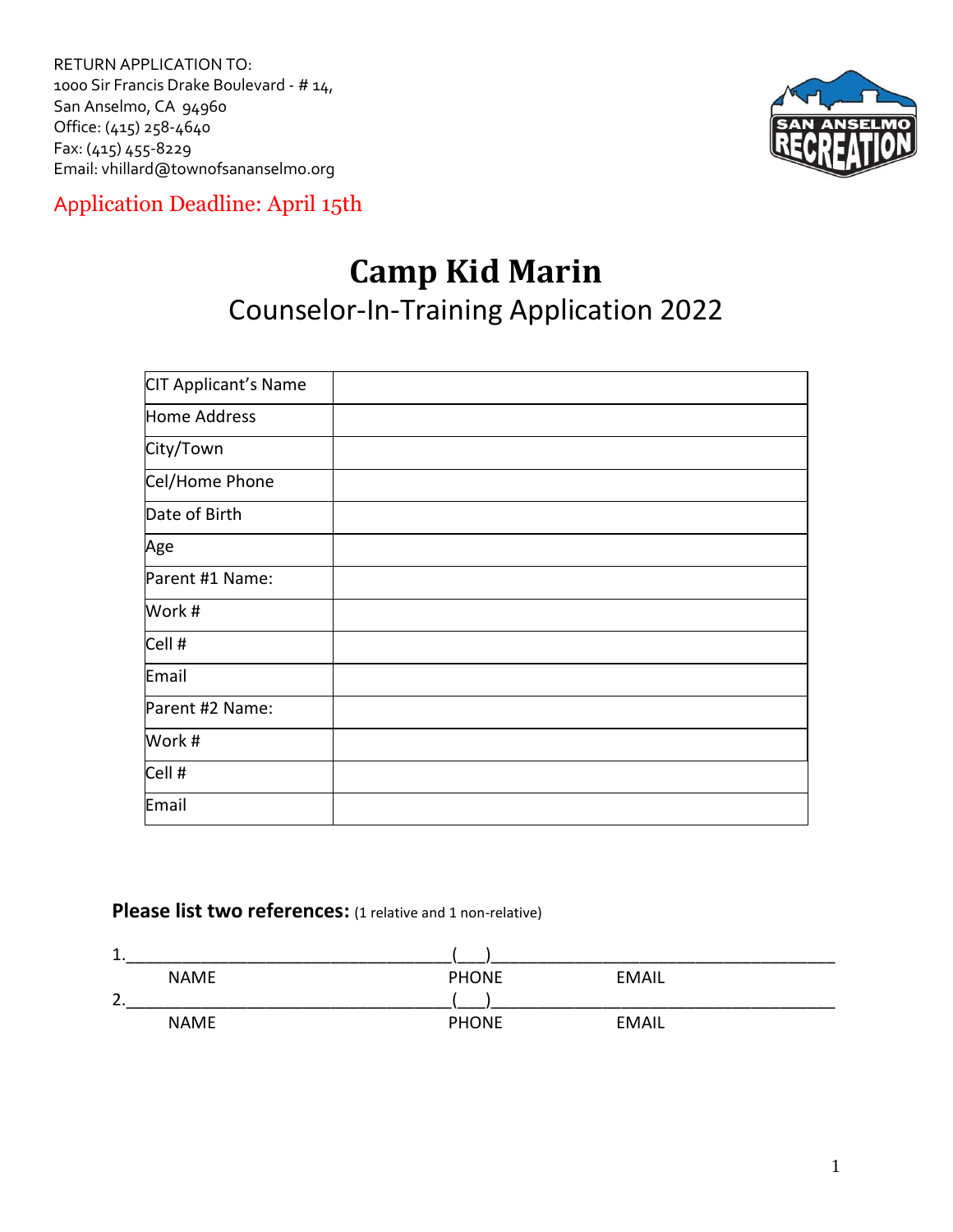#### **Please list any camp experience you have:**

CAMP YEAR EXPERIENCE

### **AVAILABILITY**

\_\_\_\_\_\_\_\_\_\_\_\_\_\_\_\_\_\_\_\_\_\_\_\_\_\_\_\_\_\_\_\_\_\_\_\_\_\_\_\_\_\_\_\_\_\_\_\_\_\_\_\_\_\_\_\_\_\_\_\_\_\_\_\_\_\_\_\_\_\_\_\_\_\_\_\_\_\_ \_\_\_\_\_\_\_\_\_\_\_\_\_\_\_\_\_\_\_\_\_\_\_\_\_\_\_\_\_\_\_\_\_\_\_\_\_\_\_\_\_\_\_\_\_\_\_\_\_\_\_\_\_\_\_\_\_\_\_\_\_\_\_\_\_\_\_\_\_\_\_\_\_\_\_\_\_\_ \_\_\_\_\_\_\_\_\_\_\_\_\_\_\_\_\_\_\_\_\_\_\_\_\_\_\_\_\_\_\_\_\_\_\_\_\_\_\_\_\_\_\_\_\_\_\_\_\_\_\_\_\_\_\_\_\_\_\_\_\_\_\_\_\_\_\_\_\_\_\_\_\_\_\_\_\_\_

Camp kid Marin (Entering 1<sup>st</sup> grade to 6<sup>th</sup> grade) Monday - Friday (8:30 am - 4:30 pm) You may need to be here from 8:30 am to 4:00 pm.

Each session is one week long. You must be available to volunteer every day during the sessions you check. You must also be available for a minimum of one full week, but may be assigned to two.

Please put a check next to **all the weeks you are available for**:

| CIT Orientation (mandatory)  | Saturday, June 11 <sup>th</sup> (10:00 to 12:00) |
|------------------------------|--------------------------------------------------|
| Week 1: June 13 - June 17    | Rainbow Splashtopia                              |
| Week 2: June 20 - June 24    | <b>Time Machine</b>                              |
| Week 3: June $27 -$ July 1   | Happy Holidaze                                   |
| Week 4: July $5 -$ July 8    | Party in the USA                                 |
| Week 5: July $11 -$ July 15  | Adventure Island                                 |
| Week 6: July 18 - July 22    | Ready, Set, Blast Off                            |
| Week 7: July 25 - August 29  | <b>Carnival Week</b>                             |
| Week 8: August 1 - August 5  | <b>Back to Nature</b>                            |
| Week 9: August 8 - August 12 | <b>Bon Voyage Summer</b>                         |

If my CIT is accepted into this program, I give permission for them to walk to the Red Hill Shopping Center alone during their lunch breaks by initialing here: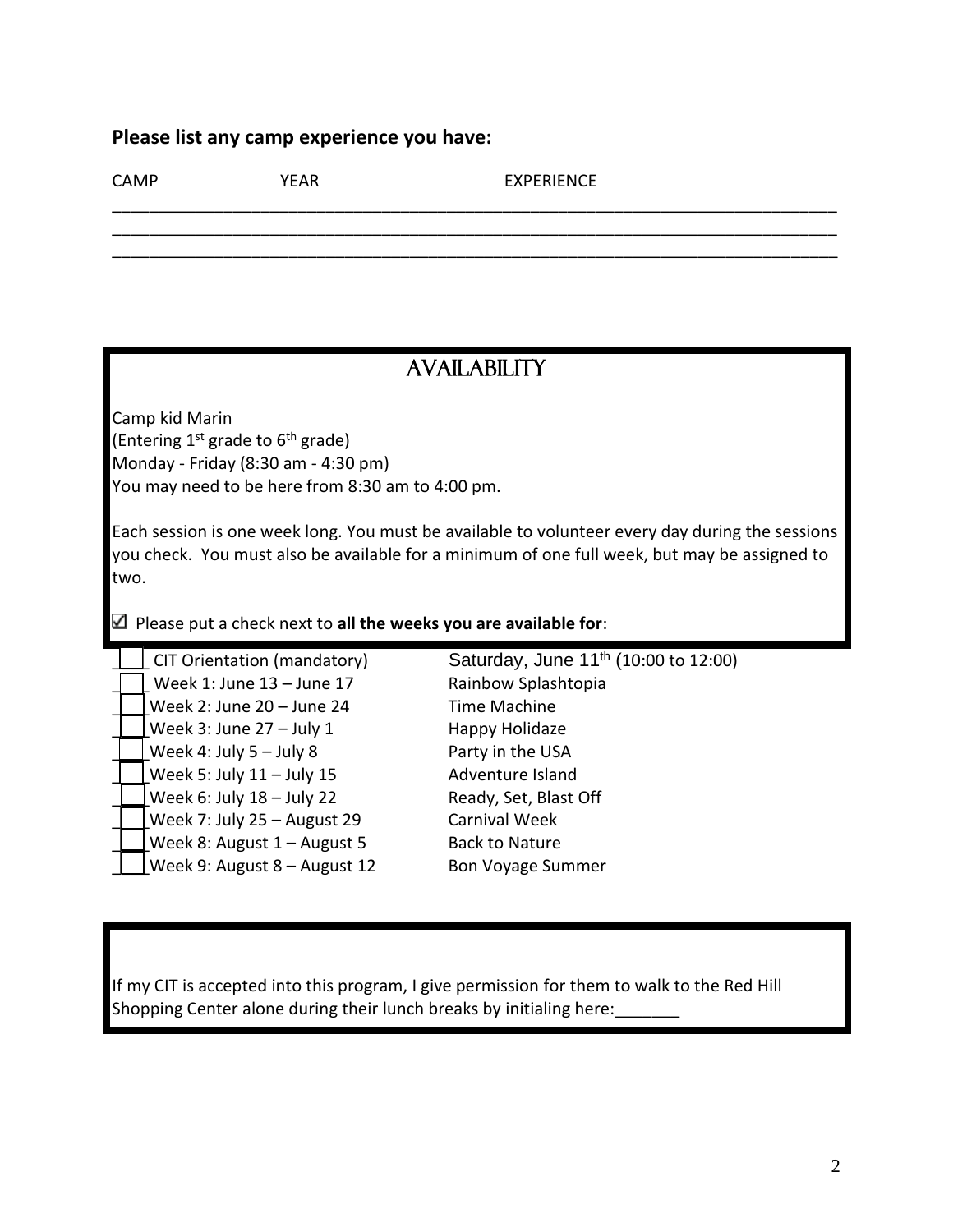- 1. Why do you want to be a CIT?
- 2. What age groups do you have experience with? 3. List 3 safety rules you think are important for children to follow at camp. 4. What are the most important qualities of a good leader or role model?

5. What hobbies or interests do you have that you think would be helpful in this position?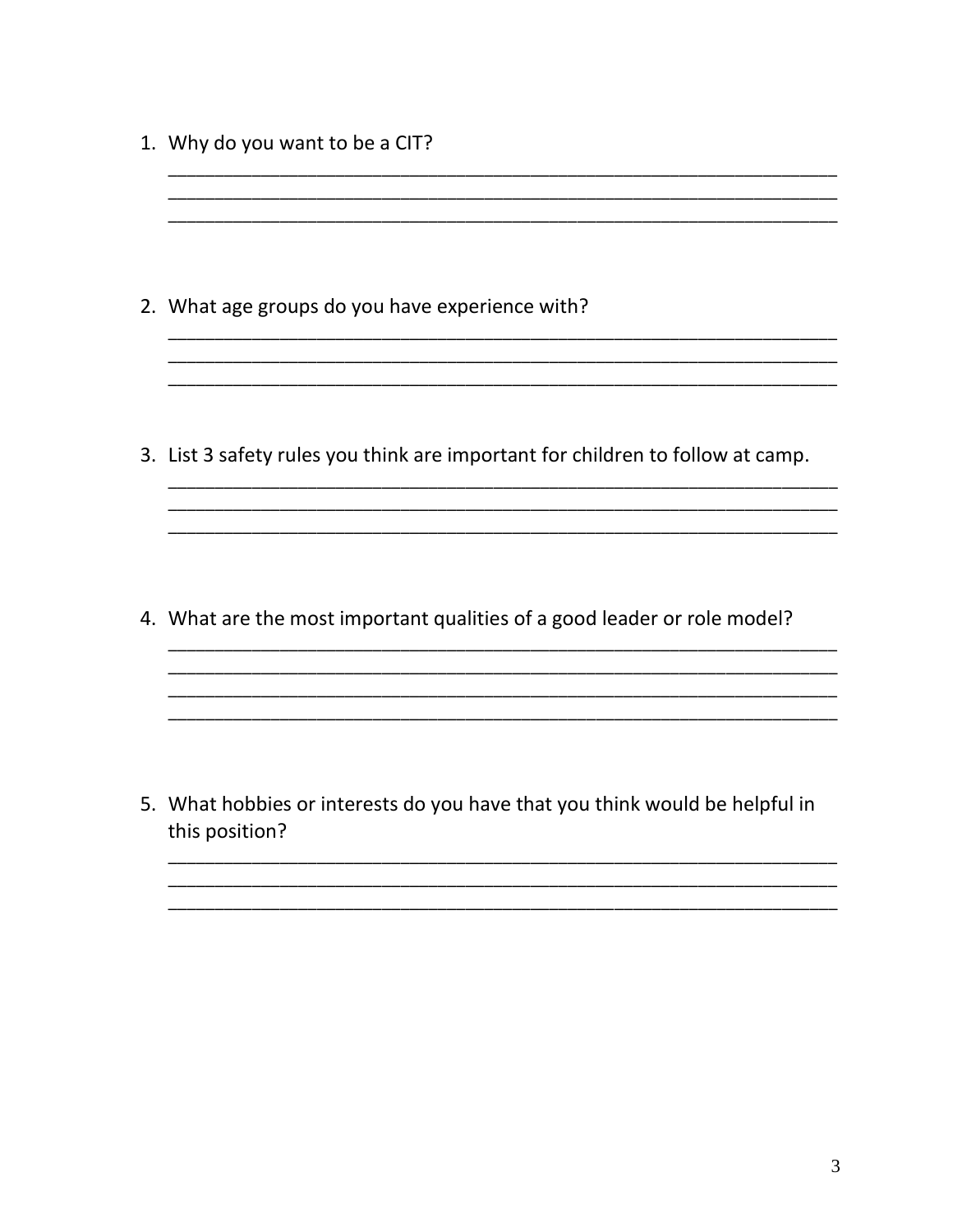# Parent Liability/Consent Section

#### **Special Accommodations**: (Food and other Allergies, Medical conditions, Medications etc): \_\_\_\_\_\_\_\_\_\_\_\_\_\_\_\_\_\_\_\_\_\_\_\_\_\_\_\_\_\_\_\_\_\_\_\_\_\_\_\_\_\_\_\_\_\_\_\_\_\_\_\_\_\_\_\_\_\_\_\_\_\_\_\_\_\_\_\_\_\_\_\_\_

\_\_\_\_\_\_\_\_\_\_\_\_\_\_\_\_\_\_\_\_\_\_\_\_\_\_\_\_\_\_\_\_\_\_\_\_\_\_\_\_\_\_\_\_\_\_\_\_\_\_\_\_\_\_\_\_\_\_\_\_\_\_\_\_\_\_\_\_\_\_\_\_\_ \_\_\_\_\_\_\_\_\_\_\_\_\_\_\_\_\_\_\_\_\_\_\_\_\_\_\_\_\_\_\_\_\_\_\_\_\_\_\_\_\_\_\_\_\_\_\_\_\_\_\_\_\_\_\_\_\_\_\_\_\_\_\_\_\_\_\_\_\_\_\_\_\_ \_\_\_\_\_\_\_\_\_\_\_\_\_\_\_\_\_\_\_\_\_\_\_\_\_\_\_\_\_\_\_\_\_\_\_\_\_\_\_\_\_\_\_\_\_\_\_\_\_\_\_\_\_\_\_\_\_\_\_\_\_\_\_\_\_\_\_\_\_\_\_\_\_ \_\_\_\_\_\_\_\_\_\_\_\_\_\_\_\_\_\_\_\_\_\_\_\_\_\_\_\_\_\_\_\_\_\_\_\_\_\_\_\_\_\_\_\_\_\_\_\_\_\_\_\_\_\_\_\_\_\_\_\_\_\_\_\_\_\_\_\_\_\_\_\_\_

#### **Medical Information**

| Physician & Phone #          |  |
|------------------------------|--|
| Insurance Carrier & Policy # |  |
| <b>Preferred Hospital</b>    |  |
| Dentist & Phone #            |  |

#### **Emergency Contacts**

Please list persons to contact in case of emergency (other than yourself).

Please be sure the people listed below are notified that their name(s) are being used, are in regular contact with you, and are known to your child.

 $\overline{ }$ 

| Name $(1)$ |  | Name $(2)$      |
|------------|--|-----------------|
| Phone #1   |  | Phone #1        |
| Phone #2   |  | <b>Phone #2</b> |

| Name $(2)$ |  |
|------------|--|
| Phone #1   |  |
| Phone #2   |  |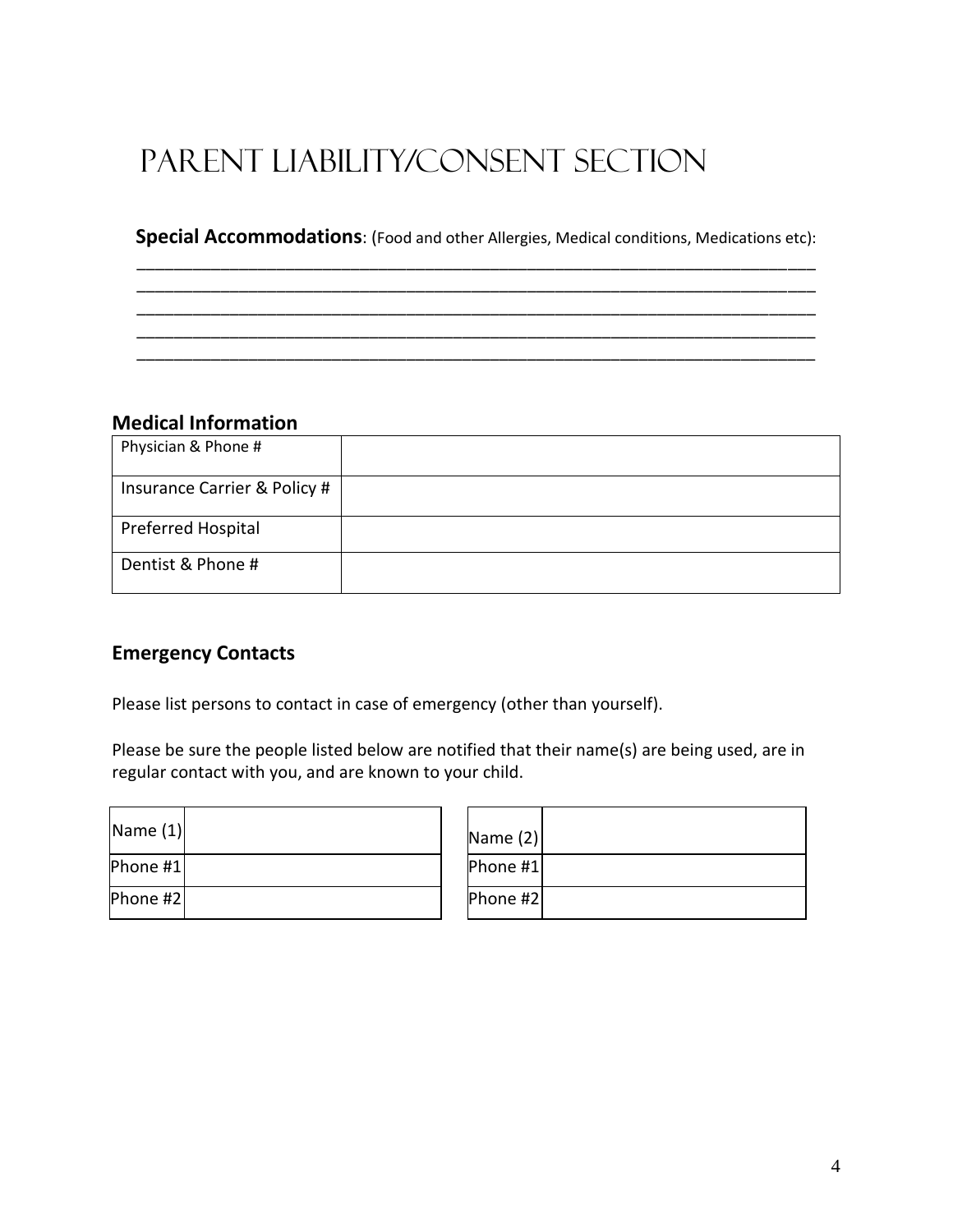#### **Waiver**

I hereby give my permission that my child **Example 20** may be given emergency treatment by a qualified staff member of the San Anselmo Recreation Department until parents can be contacted and be present and/or emergency care arrives for treatment. I also give my permission for my child to be transported by ambulance or aid car to an emergency center for treatment. In the event that I cannot be contacted, I further consent to the medical, surgical and hospital care, treatment, and procedures to be performed for my child by a licensed physician or hospital when deemed immediately necessary or advisable by the physician to safeguard my child's health. I also give San Anselmo Recreation my permission to transport my child on field trips off park premises for program purposes. Photograph release; I agree that photo's and/or video may be used by the Recreation depart for marketing purposes. My child has permission to swim within the program. (I), the undersigned, understand that in the camp program strenuous physical activity, both aquatic and outdoor, are regular parts of camp. To the best of our knowledge, the above-named child is in excellent physical health and needs no restrictions from strenuous physical activity. If we have any questions regarding our child's health, we understand that it is our obligation to seek professional medical advice and inform the San Anselmo Recreation staff of any restrictions on our child's activities. I, the undersigned, agree to indemnify and hold harmless the Town of San Anselmo, San Anselmo Recreation Dept. and it's officers, contractors and employees, and any community organization co-sponsoring the program, from and against any and all liability for any injury which may be suffered by me or my child arising out of or in any way connected with participation in the program(s) named above. MANDATORY ARBITRATION OF CLAIMS AGAINST THE TOWN. It is hereby expressly understood and agreed to by the undersigned that any claim asserted against the Town by the undersigned participant, either on behalf of him/her or on behalf of another person, on account of bodily injury, mental disturbance, death or property damage, sustained as a result of, or for any reason connected to the use of Town property, facilities or programs or acts or omissions of Town employees or volunteers pursuant to this registration, will be resolved by submission to arbitration as provided by California law, and not by a lawsuit or resort to court process except as California law provides for judicial review of arbitration proceedings. It is agreed that all claim submission, requirements, procedures, and deadlines and all immunities established by the Government Code or other provision of law will apply, but that the undersigned waives all rights to file a lawsuit and agrees, in lieu thereof, to resolving all claims and disputes through the arbitration process. THE TOWN AND THE UNDERSIGNED, BY EXECUTION OF THIS DOCUMENT, ARE GIVING UP THEIR CONSTITUTIONAL RIGHT TO HAVE ANY SUCH DISPUTE DECIDED IN A COURT OF LAW BEFORE A JUDGE OR JURY AND INSTEAD ARE ACCEPTING THE USE OF ARBITRATION.

| Parent/Guardian Signature | Date |
|---------------------------|------|
| <b>CIT Signature</b>      | Date |